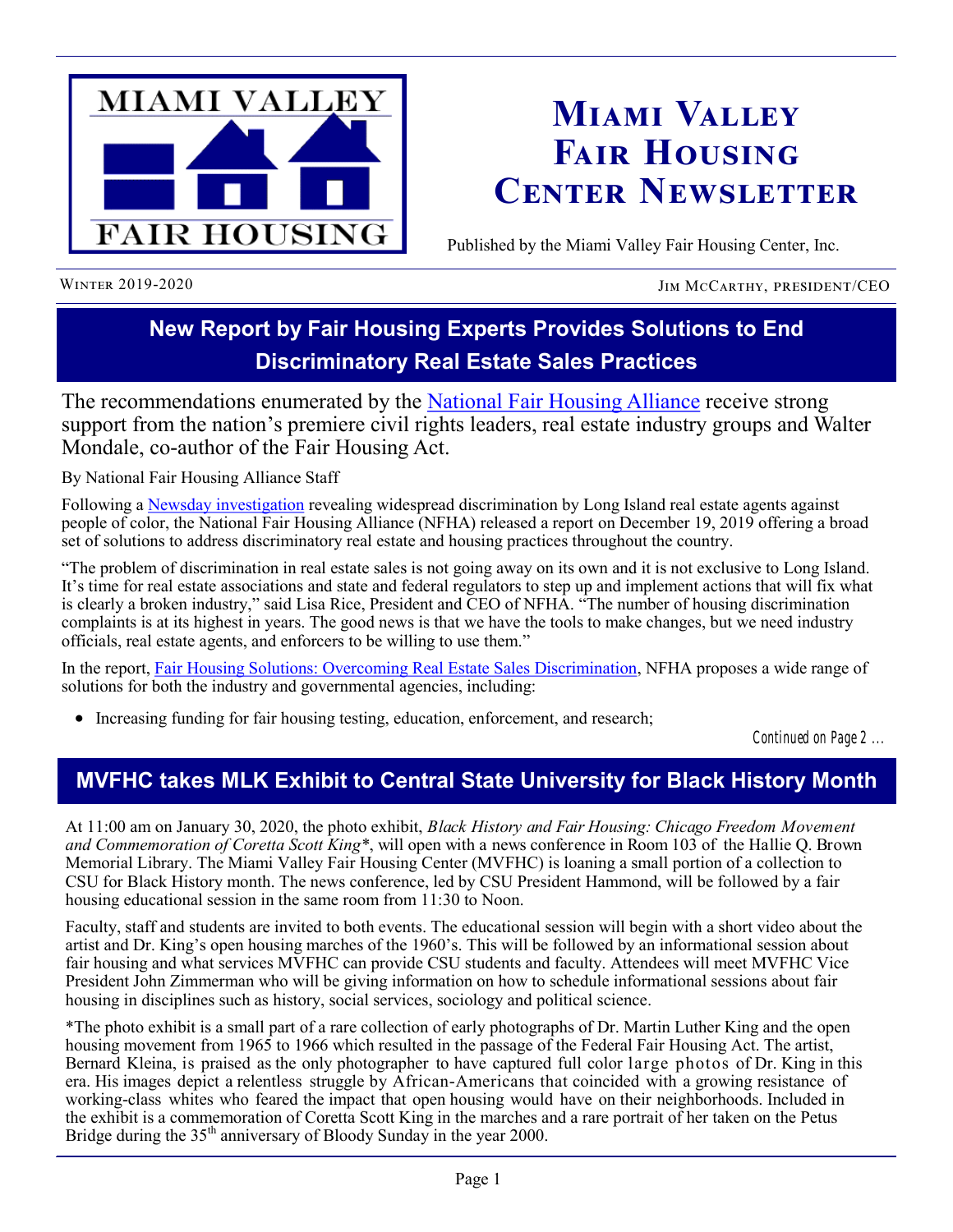*Ending Discriminatory Real Estate Sales Practices. Continued from Page 1 ...*

- Increasing the diversity of agents in the real estate business and establishing more offices in communities of color;
- Improving the content and provision of training for real estate professionals on how to comply with both the letter and spirit of fair housing laws;
- Improving fair housing investigations and instituting more serious sanctions against violators;
- Preserving HUD's 2013 Disparate Impact Rule; and
- Reinstating HUD's 2015 Affirmatively Furthering Fair Housing Rule.

Real estate sales discrimination in the United States is not new. For decades, government agencies and real estate boards explicitly sanctioned and even encouraged discrimination and racial segregation. NFHA's previous multi-year, multi-city investigation revealed an 87 percent rate of racial steering, meaning that people were given listings or shown homes only in neighborhoods occupied predominantly by people of their own race. More than a decade later, Newsday's "Long Island Divided" investigation found similar results, showing a disturbing lack of progress in the real estate industry. NFHA's [2019 Fair Housing Trends Report](https://nationalfairhousing.org/2019-fair-housing-trends-report/) documents that housing discrimination complaints in 2018 were at their highest level since NFHA began producing the report in 1995.

#### *The Honorable Walter Mondale, Former Vice President, Senator, and Minnesota Attorney General*

"When Senator Ed Brooke and I wrote the Fair Housing Act over 50 years ago, we had high hopes and expectations both for our government to fully enforce the law and for the housing industry to make necessary changes to comply with the Act. I don't think it comes as any surprise that I am thoroughly frustrated and disappointed with the lack of progress we have made. We are more segregated today than we were 100 years ago. The Black homeownership rate has fallen to where it was over 50 years ago when the Act was passed and redlining was legal. Shame on us! Shame on all of us, particularly government and industry for not doing much more to achieve fair housing. We have a renewed opportunity to realize fair housing in this nation by instituting every single one of the recommendations NFHA has generated in this compelling report. Ed and I wrote the law to have a dual purpose – both the elimination of housing discrimination and the formation of inclusive, diverse communities replete with the services and amenities that people need to thrive. In order to achieve these dual purposes, these most necessary goals, we must vigorously enforce the Affirmatively Furthering Fair Housing mandate and effectively and fully utilize the Disparate Impact Rule as promulgated in 2013. NFHA's list of actionable solutions gives me renewed hope and I call on everyone to adopt them!"

#### *Derrick Johnson, President and CEO, NAACP*

"Housing discrimination continues to permeate our nation's communities 50 years after the Fair Housing Act was passed. This report underscores its prevalence and ongoing harms. The actionable recommendations offered by the National Fair Housing Alliance to counter these practices should be adopted forthwith by everyone with an ability to effectuate change. We cannot afford to wait any longer to advance equal justice in housing."

#### *Sherrilyn Ifill, President and Director-Counsel, NAACP Legal Defense and Educational Fund*

"Our schools are segregated in large part because our neighborhoods are segregated. Our neighborhoods are segregated as a result of historical and current discrimination in the real estate industry – as demonstrated by the Newsday investigation. More than 60 years ago our organization brought the seminal case, *Brown v. Board of Education*, that grappled with these very issues and we are still fighting this battle today. The solutions offered by NFHA in this report offer a path forward to address these critical concerns."

#### *Vanita Gupta, President and CEO, The Leadership Conference on Civil and Human Rights*

"We were dismayed, but not surprised, by the recent reporting on widespread and continued housing discrimination against Asian-Americans, Latinos, and African-Americans at the hands of the Long Island real estate industry. It demonstrates why we welcome and support NFHA's vital list of actionable national recommendations for industry, government, and other key stakeholders. Our neighborhoods remain segregated because of discrimination, perpetuated by government and industry actors that goes on to this day. The time for lip service is over. Organizations that cry out against discrimination must not just speak up, but also work actively to implement real solutions."

#### *Kristen Clarke, President and Executive Director, The National Lawyers' Committee on Civil Rights Under Law*

"Residential segregation fueled by ongoing racial discrimination in the housing market is the catalyst behind so many of the discriminatory barriers that we currently face. Moreover, racially segregated communities have impacts felt across our public education system, resulting in segregated schools and disparate outcomes for students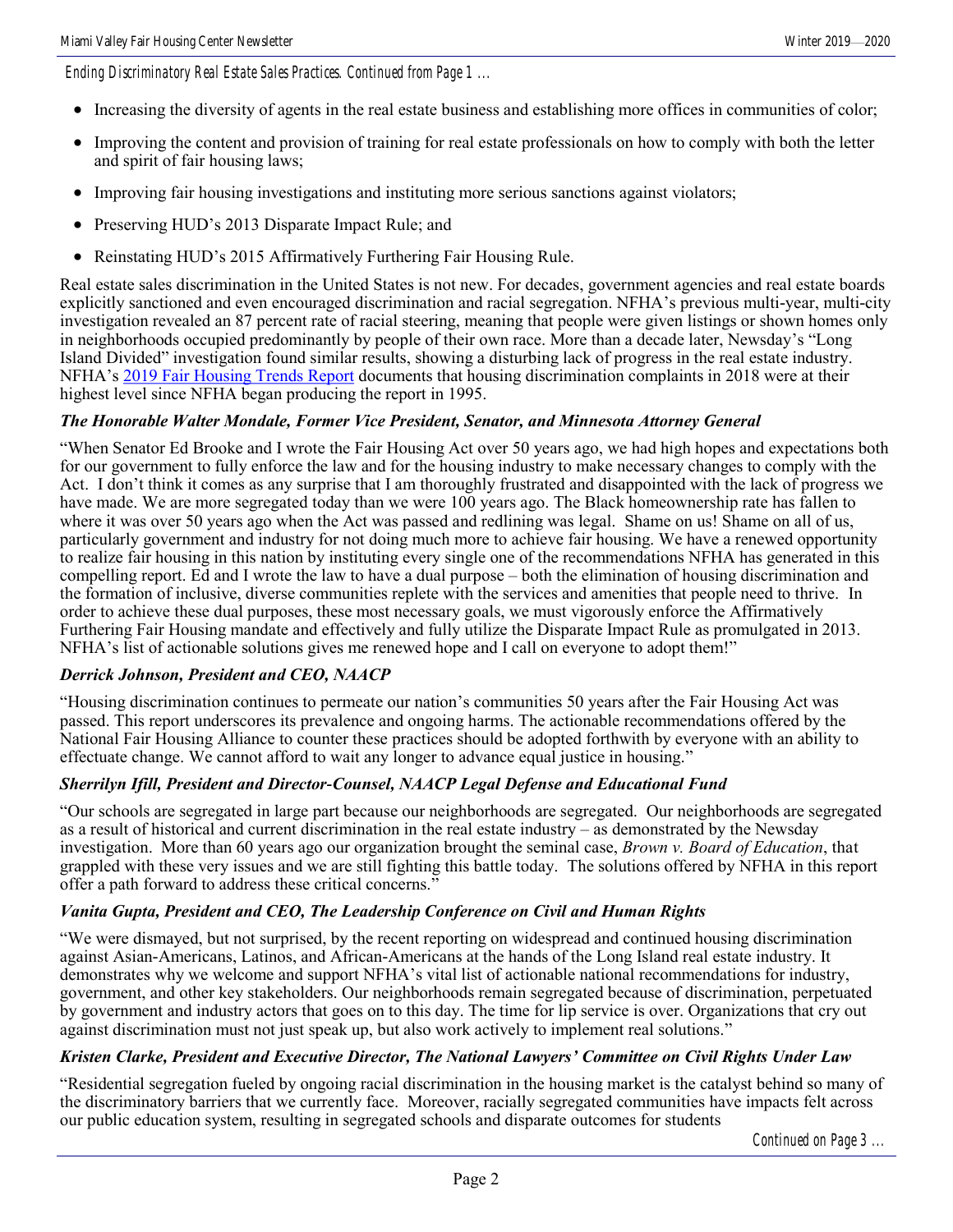*Ending Discriminatory Real Estate Sales Practices. Continued from Page 2 ...*

along lines of race. The solutions identified in this report are critical for both ending racial steering and segregation and helping to establish educational systems that are more inclusive and equitable."

#### *Richard Rothstein, Distinguished Fellow of the Economic Policy Institute and Author of The Color of Law: A Forgotten History of How our Government Segregated America*

"The racial segregation of metropolitan areas nationwide underlies our most serious social problems, enforcing inequalities in education, health, economic opportunity and criminal justice, while contributing to growing political polarization that threatens our very existence as a democracy. We are challenged to remedy a century of public policies that enforced this segregation while we block ongoing discrimination that makes it worse. This report of the National Fair Housing Alliance, the leader of such efforts nationwide, concludes with an inventory of reforms, some quite modest and others more ambitious, that all who care about a more equitable society can embrace."

#### *James Huang, President, Asian Real Estate Association of America*

"As the leading organization dedicated to improving the lives of the AAPI community through real estate, AREAA wholeheartedly supports comprehensive remedies for eliminating any level of discrimination that thwarts the opportunities that people need to live successful and meaningful lives. AREAA stands with the National Fair Housing Alliance to eliminate all forms of discrimination that are embodied in the National Fair Housing Act."

#### *Gary Acosta, Founding President, National Association of Hispanic Real Estate Professionals*

"The National Association of Hispanic Real Estate Professionals® (NAHREP®) is alarmed to learn about the results of a three-year investigation performed by Newsday, the result of which demonstrated widespread evidence of disparate and unequal treatment of potential homeowners on the basis of their race and ethnicity. NAHREP has been a longtime advocate of strong and robust Fair Housing Legislation and most recently submitted a letter to the U.S. Department of Housing and Urban Development (HUD) strongly urging the agency to maintain the standard the agency adopted in its 2013 final rule, "Implementation of the Fair Housing Act's Discriminatory Effects Standard." Homeownership is the number one way communities of color build wealth in the U.S. Newsday's findings underscore more than ever the need to maintain strong and enforceable laws in place to protect consumers from discrimination along their homeownership journey. Discrimination in housing has devastating consequences, it limits the choices of consumers and denies individuals access to the benefits of living in a diverse and resource rich community. Unfortunately, enforcement of the Fair Housing Law too often relies on the reporting of discriminatory practices, often which are done covertly and difficult to prove. We support the recommendations enumerated in the National Fair Housing Alliance's report, "Fair Housing Solutions: Overcoming Real Estate Sales Discrimination," such as promoting diversity in the real estate industry and providing financial support for fair housing testing, research and education. As a community, NAHREP urges our industry partners to become more proactive, eliminating unnecessary and unequal barriers for homebuyers, and to focus on ensuring a business environment that is built on the basis of integrity."

#### *Antoine Thompson, Executive Director, National Association of Real Estate Brokers*

"As the nation's first Fair Housing organization, established in 1947, we have always fully embraced fair housing and equal opportunity for every member of our society. We supported and fought for passage of the Fair Housing Act to ensure democracy in housing. We wholeheartedly support the recommendations contained in this report and will continue to work side by side with NFHA to implement them."

#### *Vince Malta, President of the National Association of Realtors® and Broker at Malta & Co., Inc., San Francisco, CA*

"NAR has long been a champion of the Fair Housing Act and the critical role it plays in protecting the American Dream. While recent incidents have underscored the progress our nation must still make, Realtors® have redoubled our commitment to pursuing equal access to housing for all Americans. Most recently, NAR created a 45-member Fair Housing Committee to continue elevating these critical issues, while earlier this month calling on Congressional leadership to secure adequate funding for fair housing activities within the Department of Housing and Urban Development – a recommendation made by NFHA in its report. Housing discrimination violates NAR's Code of Ethics along with federal, state and local laws, and there is no place for this behavior in our industry, our society or our world. NAR maintains its strong support of fair housing testing, another NFHA recommendation, to unmask housing discrimination, and we look forward to strengthening our partnerships with fair housing groups to promote greater accountability within the real estate market."

*The Miami Valley Fair Housing Center is a proud operating member of the National Fair Housing Alliance (NFHA), based in Washington, DC. You can learn more about [NFHA here.](https://nationalfairhousing.org/)*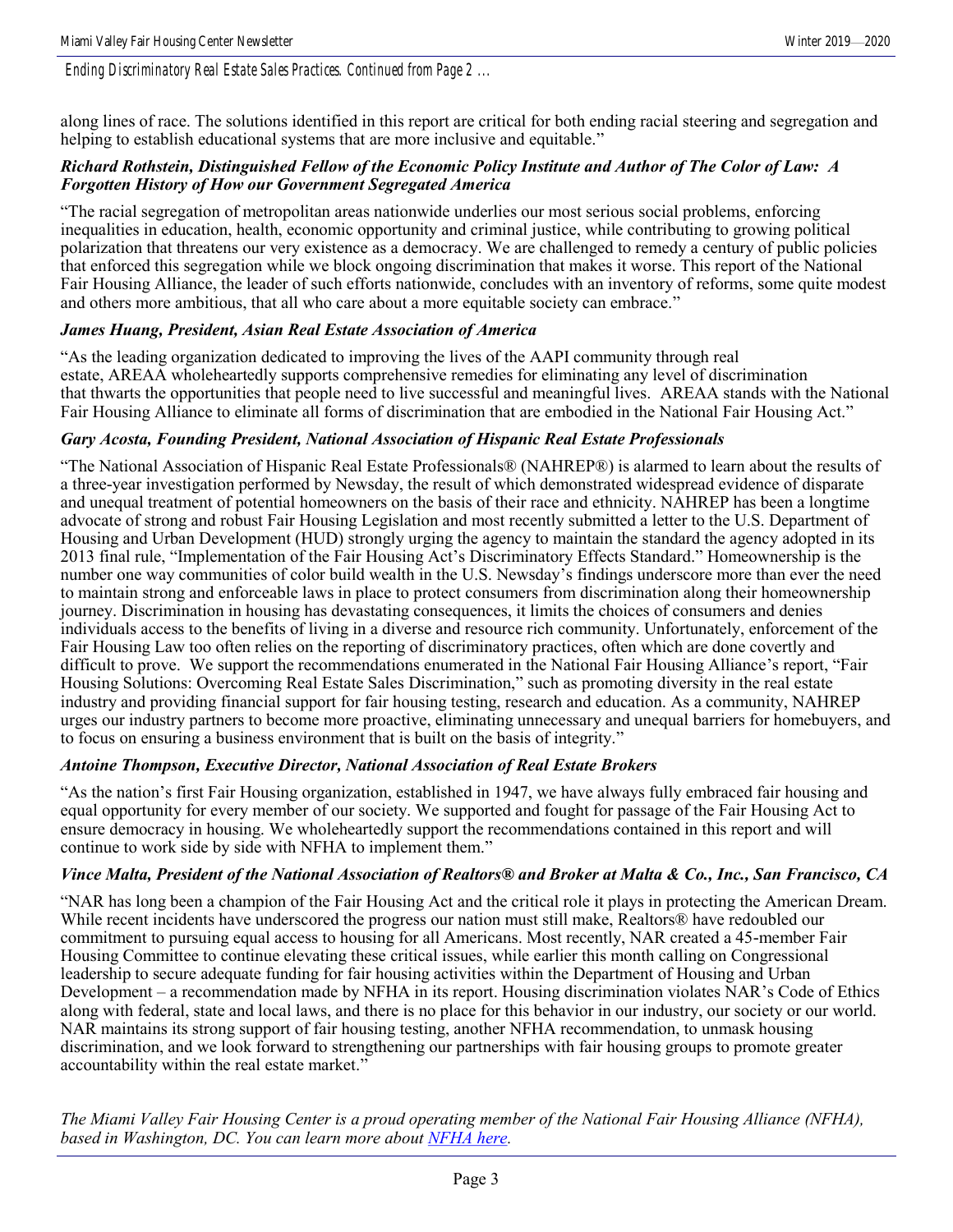### **Fair Housing Update: Domestic Violence and the latest Guidance for Landlords**

In 2016 HUD issued "Guidance on Application of Fair Housing Act Standards to the Enforcement of Local Nuisance and Crime-Free Housing Ordinances Against Victims of Domestic Violence, Other Crime Victims, and Others Who Require Police or Emergency Services." It is intended to inform state and local governments, as well as private and public housing providers, as to how HUD will assess nuisance or crime-free housing ordinances, policies, or practices alleged to be discriminatory under the Fair Housing Act.

The Nuisance Ordinance Guidance addresses ordinances that penalize residents for a small number of 911 calls to police, even when a person is in need of protection from domestic violence or another crime. Nuisance ordinances often require or allow landlords to evict residents in such circumstances, thereby discouraging victims from reporting domestic abuse or other crimes and obtaining the emergency police and medical assistance they need.

HUD investigated and resolved a complaint brought by a woman living in Norristown, Pennsylvania, who had been subjected to domestic violence by her ex-boyfriend. Police warned her that if she made one more 911 call, she and her young daughter would be evicted from their home. The Norristown ordinance operated under a "three strike" policy, allowing no more than two calls to 911 for help. As a result, the woman was too afraid to call the police when her exboyfriend returned to her home and stabbed her. A neighbor called the police. A few days after the woman's release from the hospital, she was served with eviction papers pursuant to the local nuisance ordinance. As a part of the settlement, the city repealed the ordinance. These types of ordinances violate the Fair Housing Act when they have an unjustified discriminatory effect or are enacted or enforced to intentionally discriminate because of a protected characteristic.

Women are by far the largest class of persons affected by domestic violence and other particular crimes and are covered by the Fair Housing Act's prohibition against discrimination based on sex (gender).

*Information for the article was gathered by John Zimmerman, VP Miami Valley Fair Housing Center from the Department of Justice and HUD. See the HUD Exchange information on this at [https://www.hudexchange.info/news/hud](https://www.hudexchange.info/news/hud-announces-new-protections-for-victims-of-harassment-and-survivors-of-domestic-violence/) [-announces-new-protections-for-victims-of-harassment-and-survivors-of-domestic-violence/.](https://www.hudexchange.info/news/hud-announces-new-protections-for-victims-of-harassment-and-survivors-of-domestic-violence/)* 

### **Fair Housing Update: People should not be discriminated against due to religion**

Finding the right home has long been part of the American dream. That dream should not be denied because of discrimination or harassment based on religion. The Fair Housing Act and local fair housing ordinances prohibit housing discrimination on the basis of race, color, religion, sex, national origin, disability, or familial status and local protected classes like sexual orientation, age and marital status to name a few. These housing protections apply to discrimination in the sale or rental of housing, and also apply to the "terms and conditions" of the sale or rental of housing. Thus, if people are permitted to put decorations on their apartment doors, religious individuals should be able to put religious items or decorations on their doors, such as a Jewish mezuzah or a Christian cross. Similarly, when condominiums or apartments have a common room that can be reserved by residents for private activities like parties or book studies, residents seeking to hold a Bible study or other private religious activity may not be discriminated against.

Does a housing provider have to accommodate a tenant's religion? Unlike in the world of employment, housing providers generally do not need to accommodate the religious practices of a tenant or homeowner. Housing providers are entitled to impose neutral rules that apply to everyone. For example, if there were a rule that prohibited the use of candles on the property, the housing provider would not be required to waive this rule so that a tenant could use candles in an important religious ceremony. It's polite and good practice to accommodate religious beliefs, but the law does not require it. If a situation arises like this, call the Miami Valley Fair Housing Center at 223-6035 and seek further guidance.

*Information for the article was gathered by John Zimmerman, VP Miami Valley Fair Housing Center from Justice Department's Housing and Civil Enforcement Section which enforces the Fair Housing Act and information came from Project Sentinel, a HUD approved housing counseling agency. See [https://www.justice.gov/crt/combating-religious](https://www.justice.gov/crt/combating-religious-discrimination-and-protecting-religious-freedom-5)[discrimination-and-protecting-religious-freedom-5](https://www.justice.gov/crt/combating-religious-discrimination-and-protecting-religious-freedom-5) and<https://housing.org/fair-housing/religious-discrimination/>*.